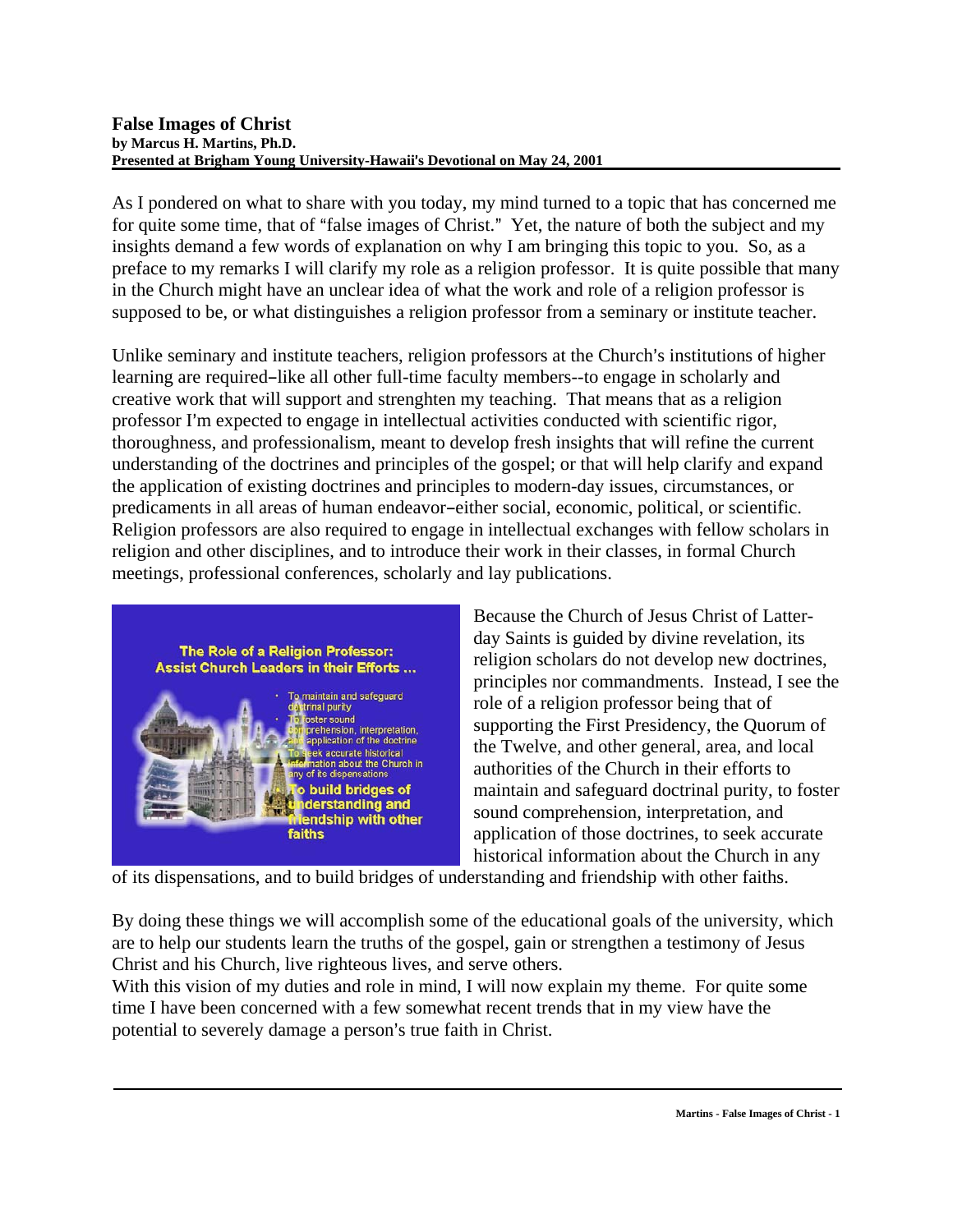The prophet Joseph Smith explained the following about true faith:

A[Three] things are necessary in order that any rational and intelligent being may exercise faith in God unto life and salvation. First, the idea that he actually exists. Secondly, a correct idea of his character, perfections, and attributes. Thirdly, an actual knowledge that the course of life which he is pursuing is according to his will. ... [Without] an acquaintance with these three important facts, the faith of every rational being must be imperfect and unproductive; but with this understanding it can become perfect and fruitful, abounding in righteousness ..." (Lectures on Faith, p.13)

I would like to call your attention to the second requirement mentioned by the prophet Joseph Smith: "... a correct idea of [the Lord's] character, perfections, and attributes." Based on this statement, we see that any attempt to portray or describe the Lord in an inaccurate manner would cause the individual to develop or exercise faith unproductively–meaning that despite his or her belief, without a correct knowledge of God's character and attributes such individuals could end up nurturing expectations of blessings that would never be fulfilled, which would generate frustration and disappointments.

In recent years I have noticed a trend of replacing correct notions about the Savior Jesus Christ with what I call "images." Some of you may ask why I titled my talk "False Images of Christ" instead of "false christs." The different title refers to what I see as the creation and dissemination not of false christs in the traditional sense, but of "images," or human fabrications designed to



replace the original, but not necessarily in its totality. In other words, these images of Christ bear a few of the characteristics and attributes of the real Christ, but not all of them. And in addition, these images add other character traits that insofar as the currently available scriptures reveal, were not part of the Savior's perfect personality.

I will discuss three of these false "images" of Christ: (1) the Social Reformer; (2) the Motivator; and (3) the Divine Peer.

All of these images have the following common features: (a) they isolate or focus on specific consequences of the influence of Jesus Christ in human affairs; (b) they only slightly, if ever, fully acknowledge the source of that influence, which is Christ's divinity; and consequently  $(c)$ they fail to provide the reverent adoration befitting a member of the godhead. If you recall the prophet Joseph Smith's testimony of his first vision, you will remember the Savior's evaluation of the then existing creeds of the world: "... they draw near to me with their lips, but their hearts are far from me, they teach for doctrines the commandments of men, having a form of godliness, but they deny the power thereof." (Joseph Smith-History 1:19)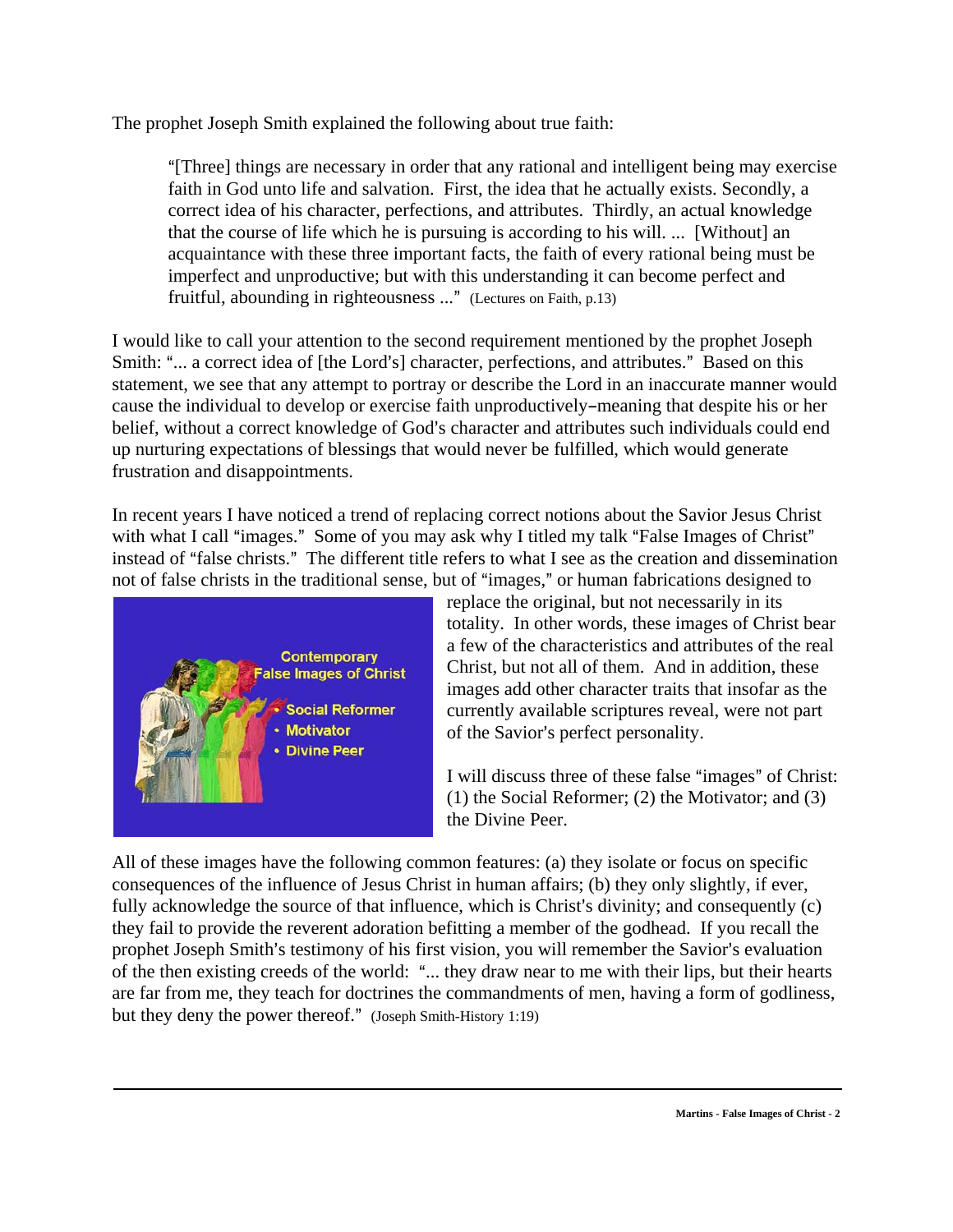### **False Image #1: The Social Reformer**

One day in November of 1978 I taught the first missionary discussion to a bright young man who seemed to have many questions about God and religion. As my companion and I sat down with him to discuss such matters, he stated: "I can only believe in a god that is just like me-imperfect and fallible. Any other conception of a god is unacceptable to me." Today, almost 30 years later, a growing number of theologians and other biblical scholars have been actively trying to discredit scriptural texts, and by employing deconstructionism, they try to reduce the Savior to the level of a mere controversial social reformer, with less-than-divine powers and roles.

While it is true that the scriptures are incomplete and that dozens of texts of questionable authenticity exist, we have contemporary testimonies of latter-day apostles and prophets concerning Jesus Christ. Instead of searching the imaginary personage commonly called by scholars "the historical Jesus" one needs to look no further than the testimony of the prophet Joseph Smith to find the true Christ in all his majesty and glory. The Savior that the Latter-day Saints believe in is not some ambiguous or controversial figure from the ancient world. He is, in the words of angels and prophets, "... the Lord God Omnipotent who reigneth, who was, and is from all eternity to all eternity  $\ldots$ " (Mosiah 3:5; 5:15), or as described by Isaiah, he is the "Wonderful, Counselor, The mighty God, The everlasting Father, The Prince of Peace." (Isaiah 9:6)

To the current effort to mythologize the scriptures and attribute Christ's miracles and his resurrection to deceptions created in the first century, we respond with the testimonies contained in the Book of Mormon and in the Doctrine and Covenants. In Mormon's summary of the Savior's three-day ministry to the Nephites and Lamanites after his resurrection, we read that about 2,500 individuals "... went forth, and thrust their hands into his side, and did feel the prints of the nails in his hands and in his feet; and this they did do, going forth one by one until they had all gone forth, and did see with their eyes and did feel with their hands, and did know of a surety and did bear record, that it was he, of whom it was written by the prophets, that should come." (3 Nephi 11:15)

And in our era the prophet Joseph Smith and brother Sidney Rigdon testified the following: "And we beheld the glory of the Son, on the right hand of the Father, and received of his fulness; ... And now, after the many testimonies which have been given of him, this is the testimony, last of all, which we give of him: That he lives! For we saw him, even on the right hand of God; and we heard the voice bearing record that he is the Only Begotten of the Father-That by him, and through him, and of him, the worlds are and were created, and the inhabitants thereof are begotten sons and daughters unto God." (Doctrine & Covenants 76:20, 22-24)

# **False Image #2: The Motivator**

We live in days where seemingly everything can be offered to the masses in the form of entertainment. Even history is presented in sanitized, dramatized, romanticized versions, palatable to a public that is so immersed in the complexities of modern life that it appears too tired to deal with complex issues from the past. Sometimes I wonder if contemporary audiences really believe that in the old days people stopped their daily activities every 6 minutes or so in order to sing and dance. That reminds me of writer Issac Asimov's suggestion that apocryphal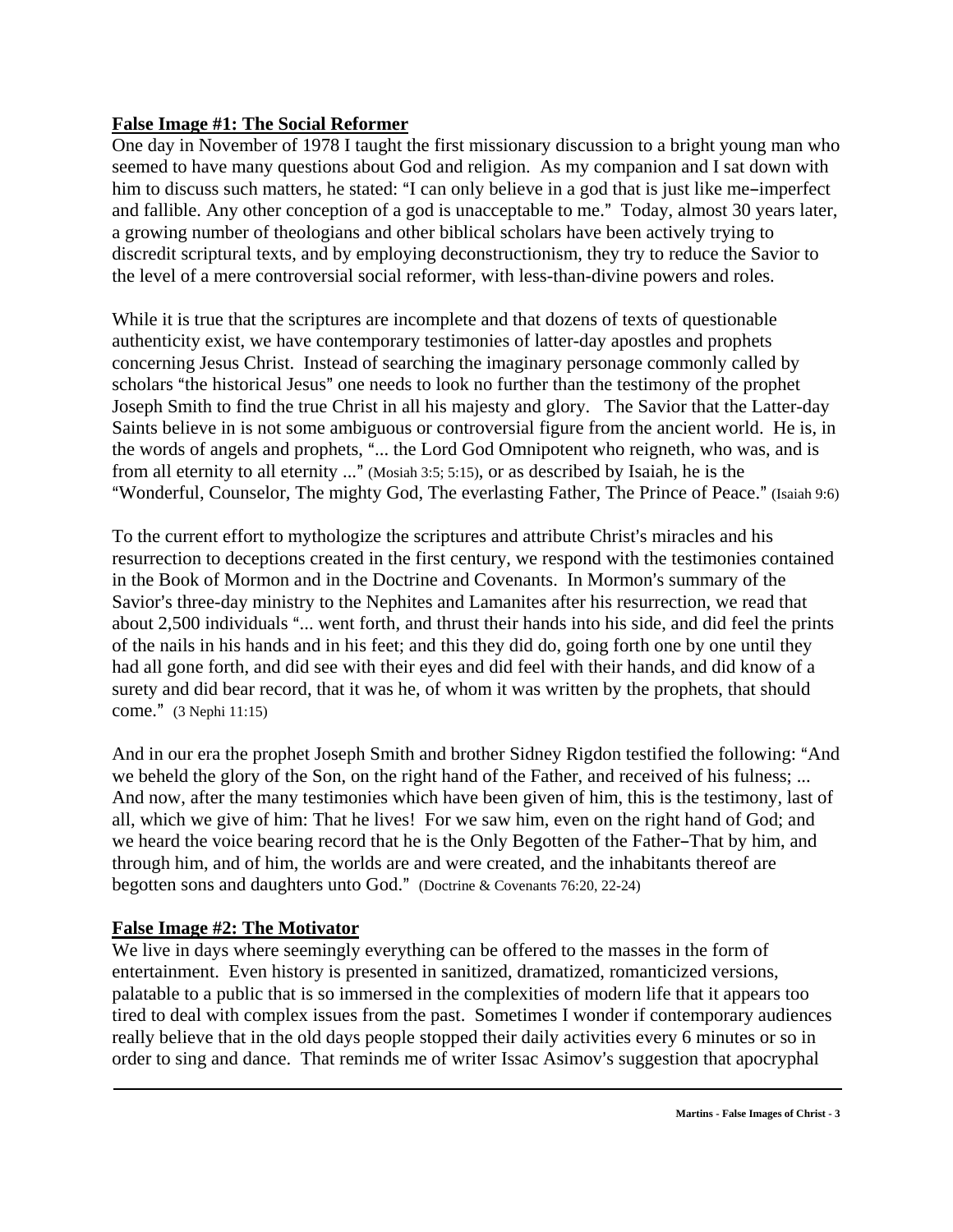histories are more appealing than reality. ("Science, numbers, and I." Garden City, N.Y.: Doubleday. 1968. Page 29)

This tendency to romanticize or dramatize has also crept into the world of religion and sacred texts, perhaps as a side-effect of the deconstruction process we just discussed. And this is the trend I call "popularization of divinity." By "popularization" I mean the transformation of our Lord and Redeemer into a glorified motivational speaker: sweet, poetic, uttering shallow and bland slogans that could very well have been created by advertising executives or amateur psychologists. Bringing to the world a message aimed at building one's self-esteem by avoiding hard and uncomfortable issues such as eternal laws, the seriousness of sin, the unbending nature of justice, and the pain of repentance.

What we call "the restored gospel" is more than just a philosophy of life designed to make people "feel good." This gospel may be said to be composed of the following elements: doctrines  $\&$ principles; laws, covenants and ordinances; and standards. Let me propose to you a few definitions for these concepts and explain the relationship among them, and as I do this I hope to explain why the false image of the Savior as a motivator is problematic.

Using dictionary definitions as a basis, we may define "doctrines" as systematized statements of the principles upon which the Lord establishes his courses of action and commandments. "Principles" could be defined as fundamental truths from which a number of other truths are derived.

The doctrine of Christ was set forth by the Savior himself in the Book of Mormon:

"Behold, verily, verily, I say unto you, I will declare unto you my doctrine. And this is my doctrine, and it is the doctrine which the Father hath given unto me; and I bear record of the Father, and the Father beareth record of me, and the Holy Ghost beareth record of the Father and me; and I bear record that the Father commandeth all men, everywhere, to repent and believe in me.

"And whoso believeth in me, and is baptized, the same shall be saved; and they are they who shall inherit the kingdom of God. And whoso believeth not in me, and is not baptized, shall be damned.

"Verily, verily, I say unto you, that this is my doctrine, and I bear record of it from the Father; and whoso believeth in me believeth in the Father also; and unto him will the Father bear record of me, for he will visit him with fire and with the Holy Ghost. And thus will the Father bear record of me, and the Holy Ghost will bear record unto him of the Father and me; for the Father, and I, and the Holy Ghost are one.

And again I say unto you, ye must repent, and become as a little child, and be baptized in my name, or ye can in nowise receive these things. And again I say unto you, ye must repent, and be baptized in my name, and become as a little child, or ye can in nowise inherit the kingdom of God.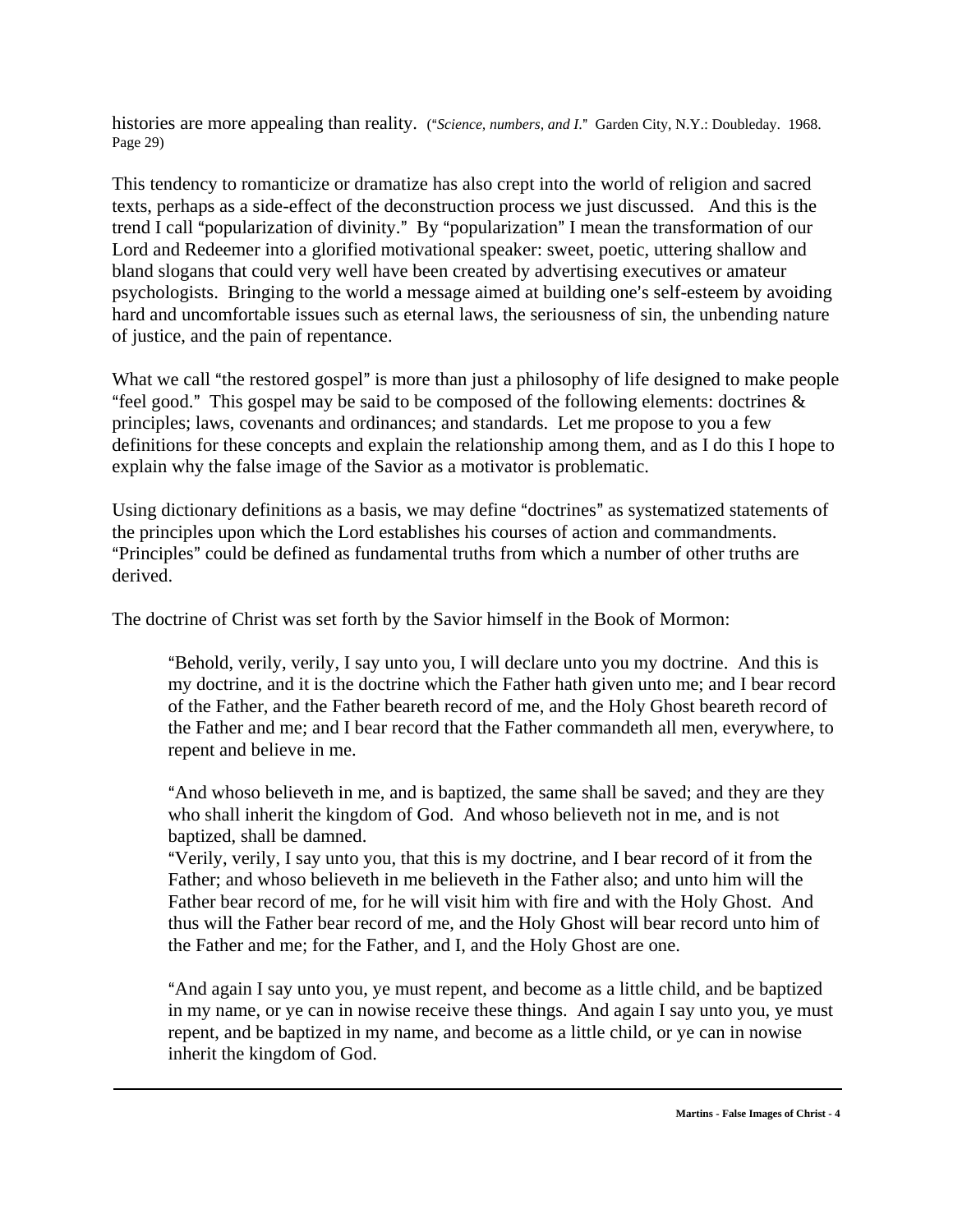"Verily, verily, I say unto you, that this is my doctrine, and whoso buildeth upon this buildeth upon my rock, and the gates of hell shall not prevail against them.

And whoso shall declare more or less than this, and establish it for my doctrine, the same cometh of evil, and is not built upon my rock; but he buildeth upon a sandy foundation, and the gates of hell stand open to receive such when the floods come and the winds beat upon them."  $(3$  Nephi 11:31-40)

And as far as principles, consider these words from the Prophet Joseph Smith:

AThe fundamental principles of our religion are the testimony of the Apostles and Prophets, concerning Jesus Christ, that He died, was buried, and rose again the third day, and ascended into heaven; and all other things which pertain to our religion are only appendages to it. But in connection with these, we believe in the gift of the Holy Ghost, the power of faith, the enjoyment of the spiritual gifts according to the will of God, the restoration of the house of Israel, and the final triumph of truth." (Teachings of the Prophet Joseph Smith, p.121)



Growing out of these doctrines and principles we have laws, covenants, and ordinances. Laws are divine requirements and expectations revealed by the Lord to his living prophets. These requirements and expectations are then proposed to the Church in formal assemblies, where by means of specific ordinances administered by authorized priesthood holders, Church members make solemn covenants to accept and obey such laws.

For example, the Lord revealed to the prophet Joseph

Smith the commandment to take upon ourselves the name of Christ, to always remember him, and to keep his commandments. This divine requirement is accepted by Church members by means of a covenant first made in the ordinance of baptism and later renewed most Sundays of each year through the ordinance of the sacrament.

Failure to obey these laws and receive these ordinances and covenants will bring a tragic disappointment in the next life. The Prophet Joseph Smith taught: "If men would acquire salvation, they have got to be subject, before they leave this world, to certain rules and principles, which were fixed by an unalterable decree before the world was. The disappointment of hopes and expectations at the resurrection would be indescribably dreadful." (Teachings of the Prophet Joseph Smith, p.324)

Covenants are so central to our salvation and exaltation that Nephi was warned by an angel that one day the great and abominable church--in an effort to "... pervert the right ways of the Lord,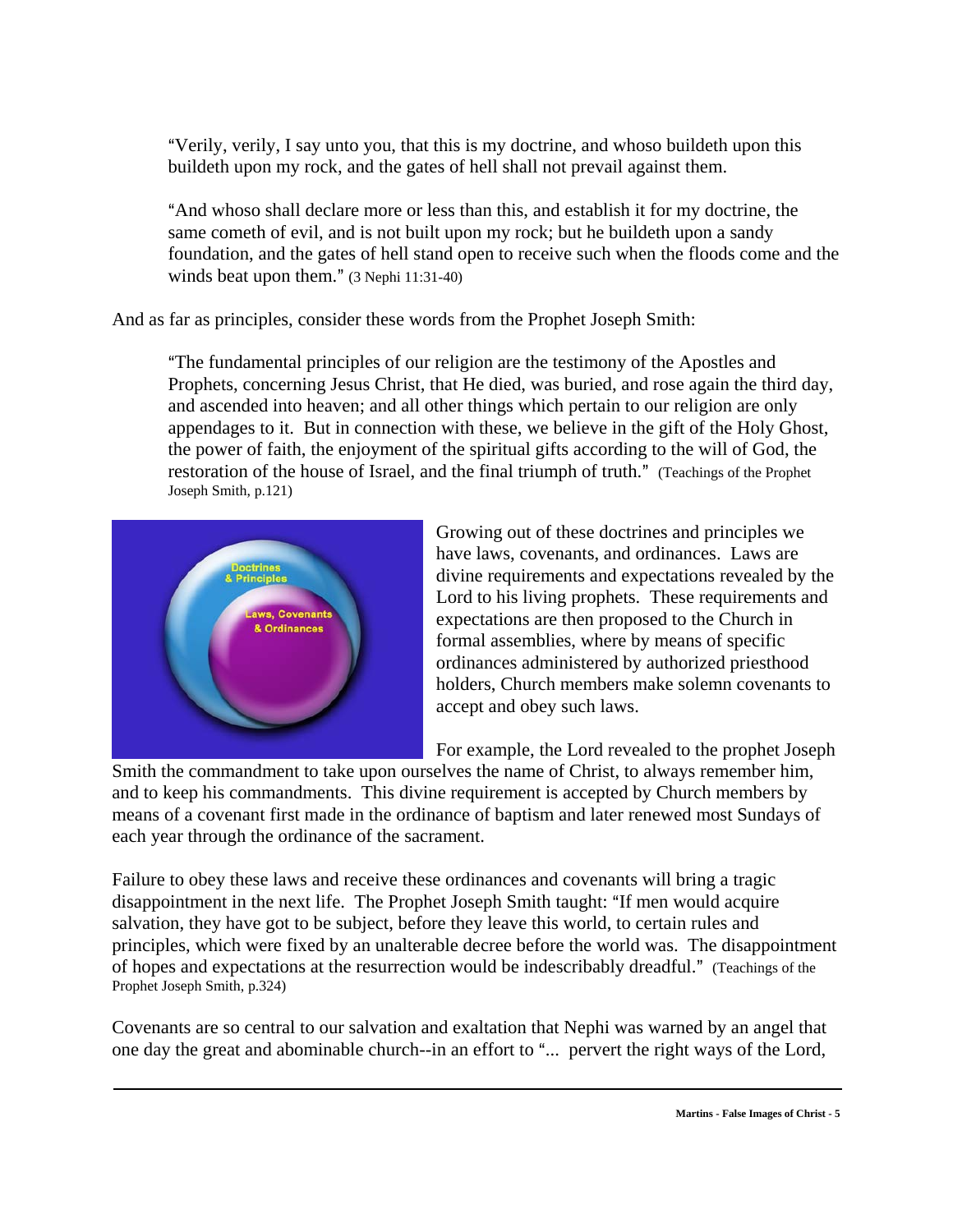[and] ... blind the eyes and harden the hearts of the children of men"--would take away from the scriptures many covenants of the Lord (see 1 Nephi 13:26-27).



As a resource to help us live in harmony with the laws and covenants, and prepare us for ordinances, the Church has what we call "standards." These may be defined as sets of behavioral rules, patterns, and boundaries instituted by living prophets and at times by properly authorized local and family leaders.

For example, a few months ago our prophet, President Gordon B. Hinckley, instituted a specific standard dealing with body piercing and tattoos. Since the beginning of the Church prophets have

instituted and made changes or kept unaltered a number of standards for dress and grooming, dating, dancing, manners and etiquette in Church meetings, activities, etc. Under the direction of the First Presidency and the Quorum of the Twelve, area presidencies may fine-tune some of these standards to take into account local or national cultural patterns regarding marriages, specific legislations, etc. Following the standards instituted by formal Church authorities, families may also institute standards for their own homes, which will deal with family meetings, dress and grooming and other behaviors in the home, acceptable activities on the Sabbath, and so on.



In addition to doctrines, principles, laws, covenants, ordinances, and standards, we find another common element-but this one not originated on high, but instead originated on the moral agency which the Lord gave unto every human being (Doctrine & Covenants 101:78). I call this element "lore," and it includes morals, aphorisms, sayings, slogans, clichés, stereotypes, and even banalities spread by word of mouth or other means of social exchange. A number of these display some degree of harmony with divine laws and Church standards-and these we might categorize as those the Lord referred to when he commanded

us to "... seek ... out of the best books words of wisdom ..." (Doctrine and Covenants 88:118) However, others may contradict gospel doctrines and standards in some degree.

Let me give you a popular example of one such disagreement: One day I was at the home of very kind and faithful Latter-day Saint friends. As I glanced around their room I noticed a beautiful flier with the saying: "*I never said it would be easy; I only said it would be worth it.*" The pronoun in the sentence suggested that those words would have been declared by the Savior. I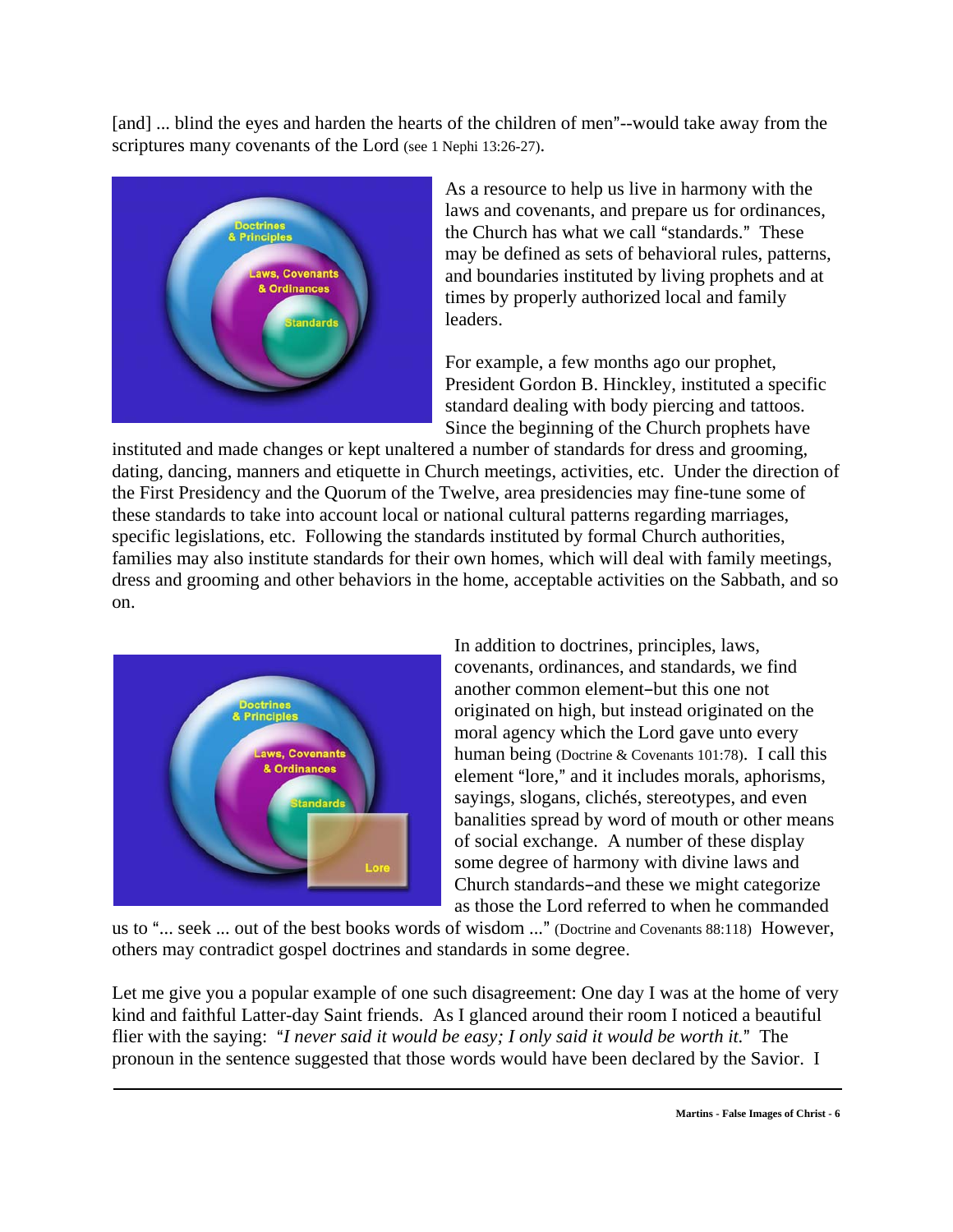pointed to my host that in reality the Savior had never expressed the idea that living the gospel wouldn't be easy, but instead he had stated: "... my yoke is easy, and my burden is light." (Matthew 11:30) My host then stated: "You're right. The Savior said the opposite." But after a moment the person added: "But the statement is so beautiful ... I'll keep it where it is." With that reply, I didn't say another word.

Another example is the popular heart-warming allegory titled "*Footprints on the Sand*," which attempts to convey the not-entirely-accurate idea that the Lord will literally carry his children in his arms in times of trouble and adversity. In reality, the Lord never promised to exempt us from the challenges of mortality. To do so, would require a violation of some of the very purposes of mortal life. He will support, strengthen, and encourage his children, and with his divine assistance we will overcome the adversities of life.

Just because an account sounds believable, poetic, or heart-warming, it doesn't mean that it is doctrinally accurate. And if a doctrinally inaccurate idea is used as "faith-promoting," what kind of faith would it promote?

At this point some might ask: "But didn't the Savior himself use parables and allegories?" And the response would be, "Yes, he did." But if we notice the way the Savior enunciated his parables it is clear that he was not portraying those events as if they actually took place. Instead, the Lord drew attention to the symbolic meaning of the elements, circumstances, and actions in the parables. And in no known instance a parable had the Savior himself or his Father as characters.

The adoption of ideas and concepts that sound sweet and poetic, but that are out of harmony with the doctrines of the restored gospel, reduces Christ and his gospel to the level of another of the philosophies of men. If an account of a seemingly spiritual experience is in part or altogether fictional, no faith toward salvation can be exercised, and a misguided hope that such fictional events might one day take place will certainly lead to frustration and sorrow.

I also want to clarify that I am not teaching against the use of true, documented historical and scriptural accounts. But whenever we use those, we should consider the following words from the Prophet Joseph Smith:

"Reading the experience of others, or the revelation given to them, can never give us a comprehensive view of our condition and true relation to God. Knowledge of these things can only be obtained by experience through the ordinances of God set forth for that purpose." (Teachings of the Prophet Joseph Smith, p.324)

So, the study of historical accounts and the experiences and testimonies of others is important because they introduce "legal precedents" of blessings that we may, through the exercise of faith, obtain for ourselves by means of the ordinances instituted for their bestowal. These blessings will in turn produce salvation-not only the ultimate eternal salvation, but temporal salvation from the evils, illnesses, and troubles of the mortal state.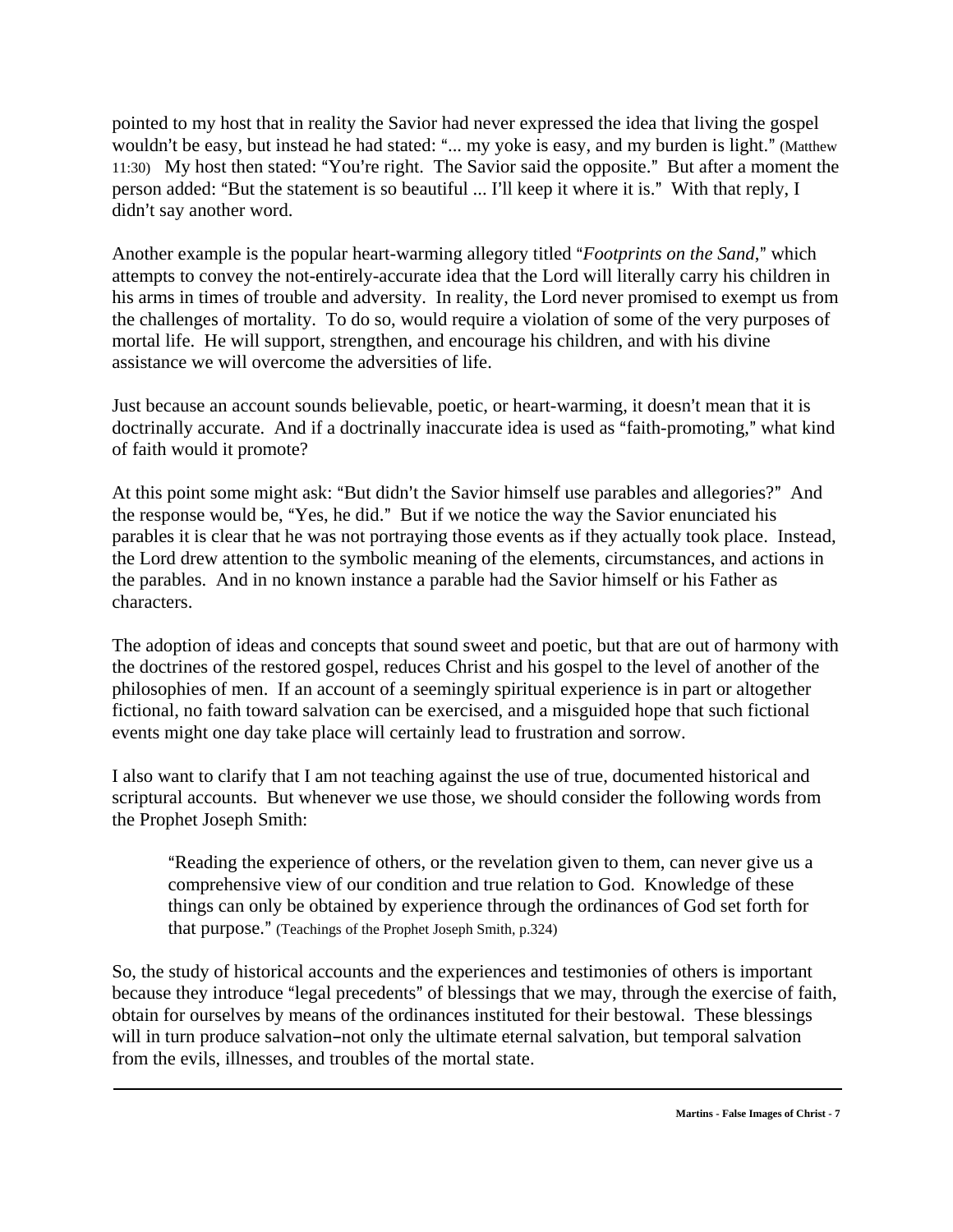### **False Image #3: The Divine Peer**

This last image in my discussion has to do with the use of the terms "friend" and "Elder Brother" when referring to the Savior. It is not as serious as the first two images, because in its essence it is not a false image. But I want to point out that the potential for misuse makes this image of Christ a reason for careful consideration.

I believe that most-if not all-individuals are well-intentioned when they use these words, doing so as a means of expressing their love for the Savior. However, in the scriptures we find no support to this practice. On the contrary, even during his mortal ministry the Savior maintained a reverent "social distance" between him and his disciples.

For example, when he decided to pay the temple tribute using miraculous means, he told Peter to give the money "... for me and thee." (Matthew 17:27) After his resurrection he asked Mary Magdalene to tell the disciples: "... I ascend unto my Father, and your Father; and to my God, and your God."  $(John 20:17)$ 

## Elder James E. Talmage explained:

"It is notable that He did not say 'for us.' In His associations with men, even with the Twelve, who of all were nearest and dearest to Him, our Lord always maintained His separate and unique status, in every instance making the fact apparent that He was essentially different from other men. This is illustrated by His expressions 'My Father' and your Father,' 'My God and your God,' instead of our Father and our God. He reverently acknowledged that He was the Son of God in a literal sense that did not apply to any other being." (*Jesus the Christ*, p.356)

When the risen Savior appeared to the Nephites and Lamanites, Nephi, who had by then been the Lord's living prophet for three decades greeted him by bowing down and kissing the Lord's feet (3 Nephi 11:19). A number of our Lamanite and Nephite brothers and sisters who were healed by the Savior at that momentous occasion did the same thing (3 Nephi 17:10). When the prophet Joseph Smith and Sidney Rigdon saw the vision of the kingdoms of glory, they testified that before the Lord "... all things bow in humble reverence, and give him glory forever and ever." (Doctrine and Covenants 76:93) In my mind these examples describe the kind of relationship we have with the Savior. In his goodness and mercy he may call us "friends" while we-just like the apostle Thomas' reverent acknowledgment, respectfully call him "My Lord and my God." (John 20:28) Even the holy angels who live in the presence of God (Doctrine & Covenants 76:21; 130:6-7) respectfully refer to him as "Lord."

In the scriptures we find a number of instances where the Lord called "his friends" prophets, apostles, or some of the Elders of his Church who had dedicated their entire lives and livelihoods to the service of the kingdom (see James 2:23; Doctrine and Covenants 45:52; 84:63; 88:3; 93:45-46; 94:1; 97:1; 98:1; 103:1; 104:1; 105:26). These examples clearly show that it is the Lord who initiates the use of the term "friend." Impure lips do not declare this friendship. Hopefully, all of us will strive to live worthy enough to be called by him, his friends.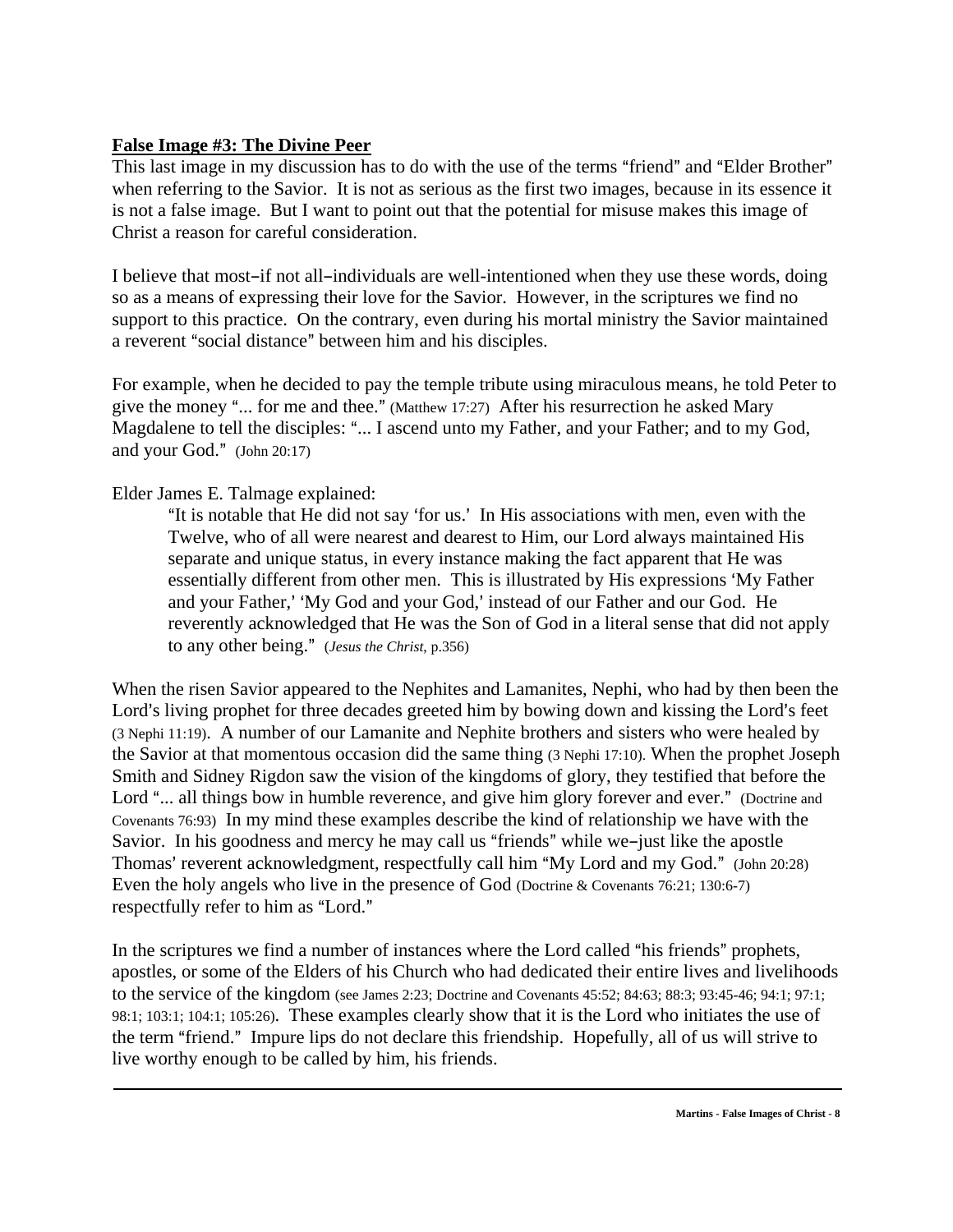

And as far as the use of the correct title "Elder" Brother," here is what the living prophets in 1916 taught the Church in a joint-statement:

"There is no impropriety ... in speaking of Jesus Christ as the Elder Brother of the rest of human kind. ... Let it not be forgotten, however, that He is essentially greater than any and all others ..."<br>(*Messages of the First Presidency* 5:34; June 30, 1916)

In a missionary satellite broadcast in 1998, Elder M.

Russell Ballard, of the Twelve, explained the following:

"We occasionally hear some members refer to Jesus as our Elder Brother, which is a true concept based on our understanding of the premortal life with our Father in Heaven. But like many points of gospel doctrine, that simple truth doesn't go far enough in terms of describing the Savior's role in our present lives and His great position as a member of the Godhead.

"Thus, some non-LDS Christians are uncomfortable with what they perceive as a secondary role for Christ in our theology. They feel that we view Jesus as a spiritual peer. They believe that we view Christ as an implementer ... for God but that we don't view Him as God to us and to all mankind ...

"... We can understand why some Latter-day Saints have tended to focus on Christ's Sonship as opposed to His Godhood. ... [We] can relate to Him as a child, as a Son, and as a Brother because we know how that feels. ... And so in an attempt to draw closer to Christ and to cultivate warm and personal feelings toward Him, some tend to humanize Him, sometimes at the expense of acknowledging His Divinity.

ASo let us be very clear on this point: it is true that Jesus was our Elder Brother in the premortal life, but we believe that in this life it is crucial that we become 'born again' as His sons and daughters in the gospel covenant." ("Building Bridges of Understanding," Logan, Utah, 17 February 1998)

#### **Conclusion: Does It Matter?**

After all these considerations, one might ask: But what if some of these images of Christ are dear to me? What is the harm in using an image that, although not entirely accurate from a doctrinal standpoint, still makes me feel good?

First, we must consider that we are dealing with sacred matters, which the Lord commanded to be "... spoken with care, and by constraint of the Spirit ..." (Doctrine & Covenants 63:64). Secondly, we must consider that false images of the Savior are a distortion of the true religion. If a religion would become solely a source of philosophical descriptions, emotional satisfaction, or simple